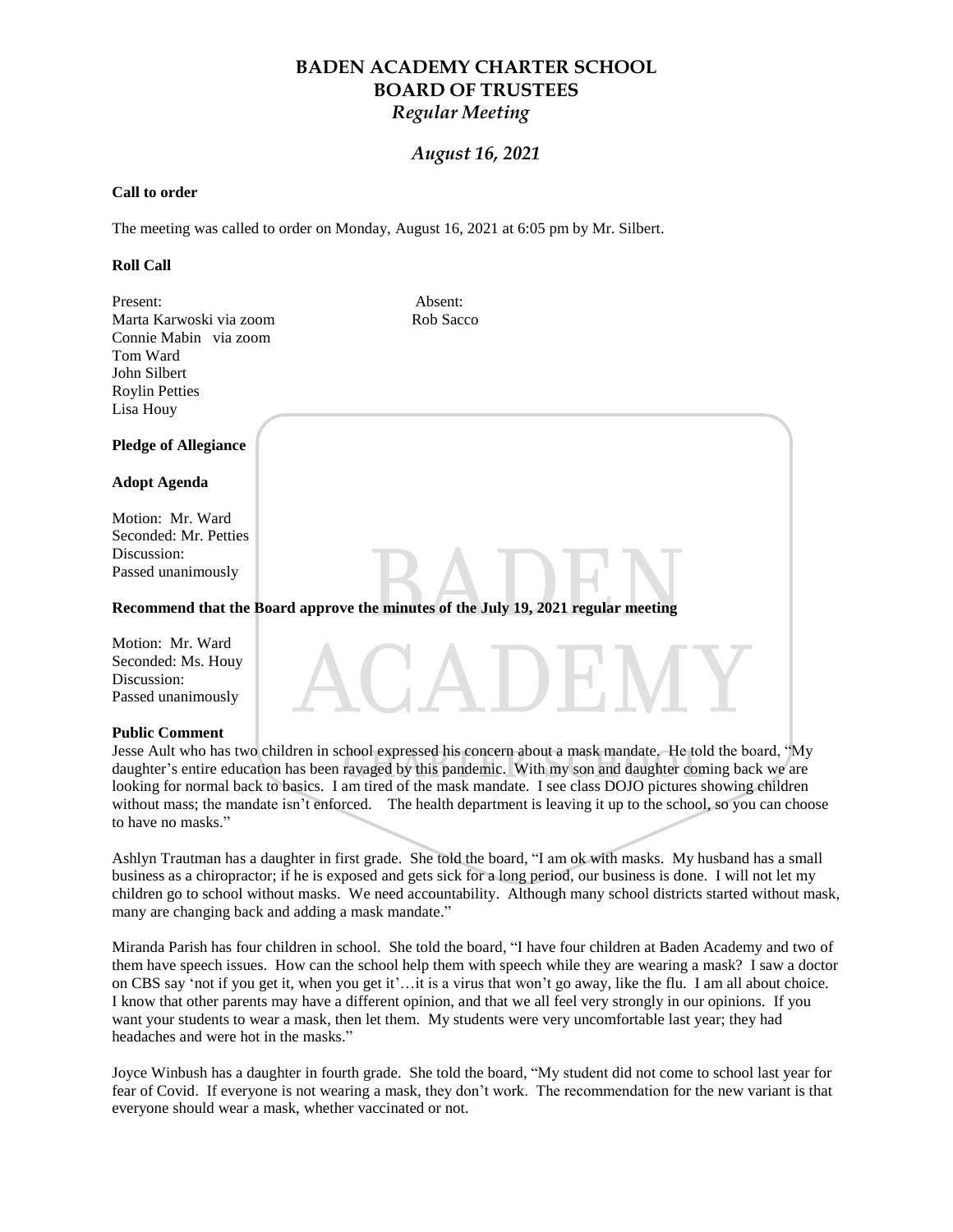## *August 16, 2021*

Your germs in the air can get in my eyes. The only way to contain germs is a mask. Although they said children are not badly affected by the virus, if one child dies from it, is it worth it?"

Mr. Silbert thanked all who took the time to come and express their opinions. He said the board will take everything into consideration when making this tough decision regarding masks. Mrs. Karwoski said the board has to look at the safety of all of our students. Ms. Mabin stated that the bottom line is most of these are unvaccinated children.

#### **Correspondence**

The Board was given correspondence from Mr. Norm Erb-White, expressing his concerns for not making masks mandatory at school.

The board received a letter of resignation from Rob Sacco.

### **Administrator's Report**

- Visit to Ron Clark Academy was July 21, 22, 23 with 8 administrators and teachers attending. We are very excited to implement this system.
- House System Kickoff is underway August 19; Ron Clark will be here to kick off the house system.
- 34 staff members volunteered for "All hands on deck" which is a testament to our dedicated staff.
- 10-Year Anniversary celebrations and activities: we have monthly meetings and are proud to be celebrating this milestone. We will have a great big celebration the first day of school!
- We have asked Susan Creese to update our social media, Facebook and Instagram, and she is doing a fantastic job.
- Kindergarten and new student orientation was held today.
- Assistant Principal interviews are complete and Maurice Wigley will be offered the position.
- We have some new hires on the personnel report
- August 26 is our first day for students.

### **Recommend that the Board approve the financials a, b, and c below.**

### **a. Recommend the Board approve the list of invoices paid in July, 2021 in the amount of \$389,557.14 from the general fund.**

Motion: Mr. Petties Second: Mr. Ward Discussion: Passed unanimously

### **b. Recommend the Board approve the financials dated July 31, 2021.**

Motion: Ms. Houy Second: Mr. Petties Discussion: Passed unanimously

### **c. Recommend the Board approve submission of form PDE-418, Application for Approval of Charter School Lease Reimbursement Program**

Motion: Mr. Petties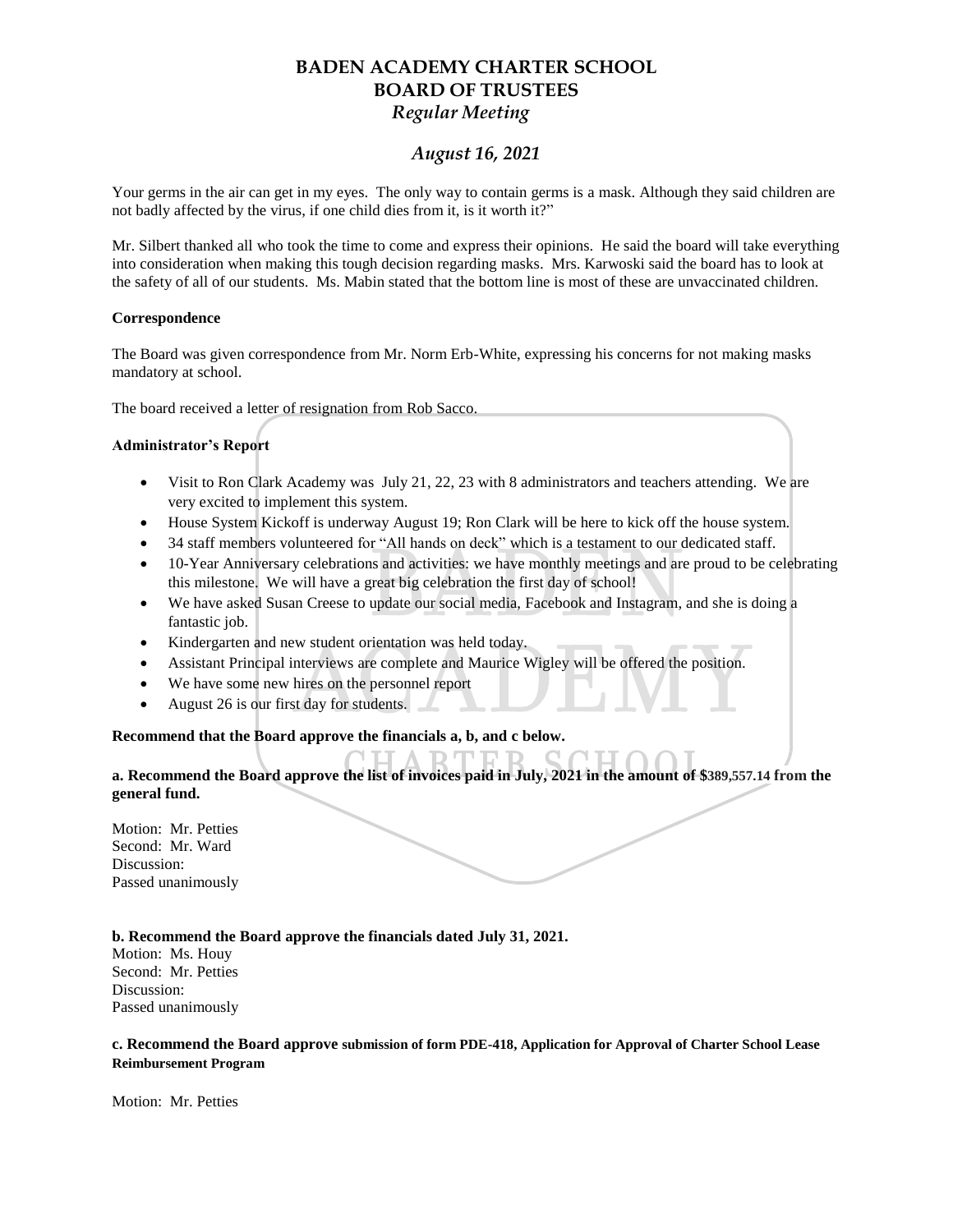### *August 16, 2021*

Second: Mr. Ward Discussion: Passed unanimously

#### **Recommend the Board approve the revisions to the ARP ESSER Health & Safety Plan for the 2021-2022 school year pending board changes**

Motion: Mr. Silbert

Second: Ms. Houy

Discussion: Ms. Houy asked what was our original plan for wearing masks. Ms. Lennon said the board was originally going to make masks optional. At the beginning of summer, the Covid cases were low and the board hoped that they would remain that way so they voted to approve optional mask wearing during the July meeting. Since then, working with other school districts, six districts have changed to mandatory masks. Ms. Houy asked if masks at Seneca Valley were still optional. Ms. Lennon answered that the latest guidance is to wear a mask but it is not mandatory. Mr. Ward said that the piece he looks at is the safety of all the students in the school. The decision could change every month depending on the circumstances.

Mr. Silbert said that he has strong opinions that every parent has a choice of educational decisions, and we are suffering from an overload of misinformation. He stated that we could probably find the science on each side of the political argument. The science is not clear cut. He said at the very least we have to be very responsive to what"s going out there so that we can make our next best decision. Ms. Houy is more in the middle. She looks at this as if our government mandated masks. It was much easier 3-4 weeks ago, but if we start going unmasked and our numbers get worse or the governor mandates, then we have to mask. Her position is with her kids they comply with anything, but she doesn't believe it is time to mandate. She is on board with the original decision to not mandate masks. Mr. Petties said that when you are on a board you have to decide on what is best for everyone as a whole. He is more in the middle, but you have to take into consideration that most students cannot yet be vaccinated. We cannot make everyone happy. Ms. Mabin said her decision is that we need to be there for each other and practice citizenship. Maybe her daughter will be fine without a mask, or maybe she will get COVID and die. Let"s be the best we can be for each other. Mr. Silbert stated, "Where I am able to go with a mandate is that no individual is "othered". I find it abhorrent that they single out unvaccinated. If the mandate is for everyone, then no one is inappropriately "othered"". The board will be constantly evaluating the situation and will make adjustments as needed.

CHARTER SCHOOL Roll call vote: Marta Karwoski yes Connie Mabin yes John Silbert yes Tom Ward yes Lisa Houy no Roylin Petties yes The motion was passed with a vote of 5 yes and 1 no.

### **Recommend that the Board approve the Police Services Agreement with Baden Borough Police Department, pending legal review**

Motion: Ms. Houy Second: Mr. Ward Discussion: There are a few minor changes in wording that our solicitor would like. Passed: Unanimously

#### **Executive Session**